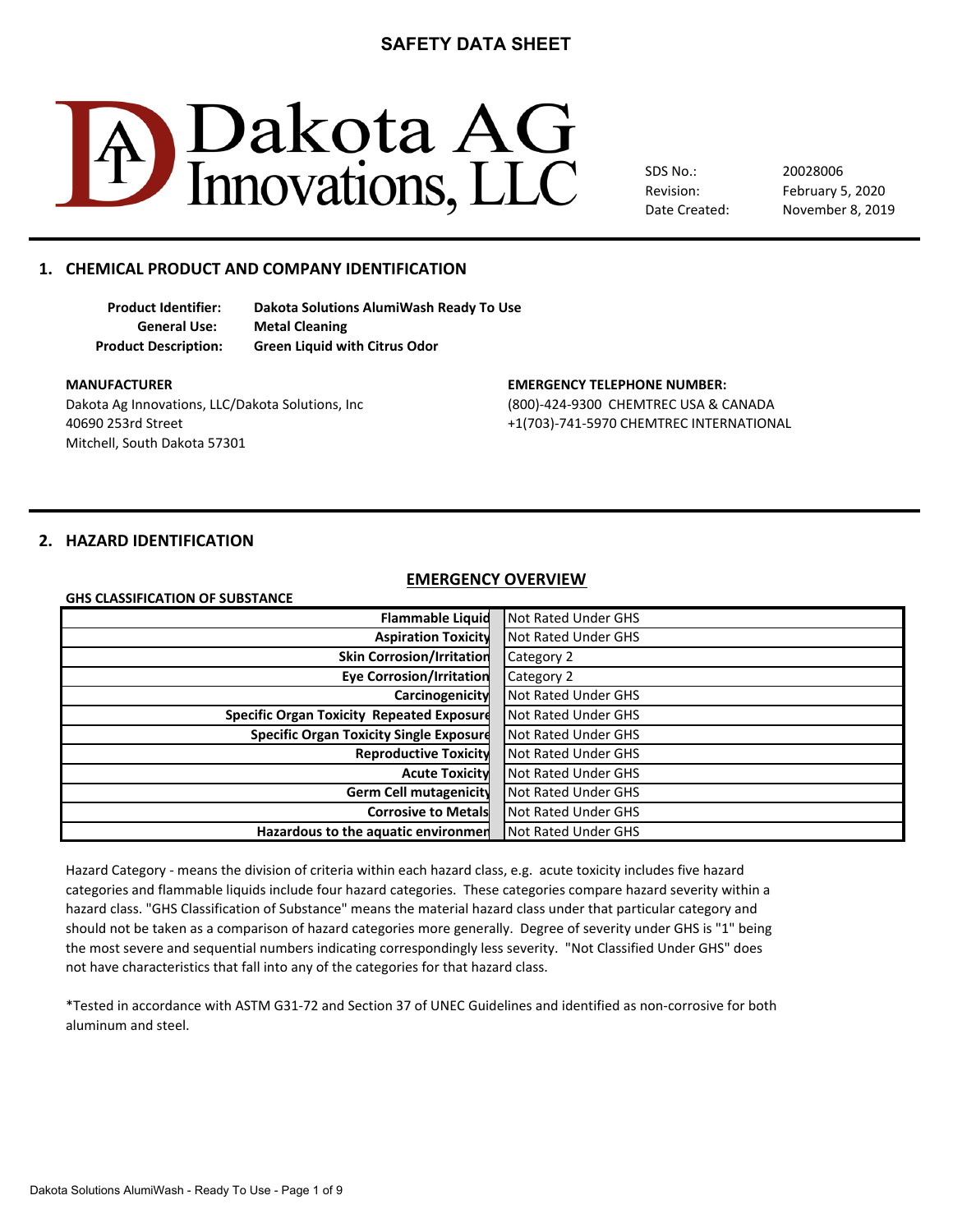# **GHS LABEL ELEMENTS**



**skin, eye**

# **Precautionary Statements**

### **General:**

P101-If medical advice is needed, have product container or label at hand.

P102 - Keep out of reach of children.

P103-Read label before use.

### **Prevention:**

P234 - Keep only in original packaging

P390 - Absorb spillage to prevent material damage.

P260 - Do not breathe mists

P264 - Wash thoroughly after handling

P280 - Wear protective gloves resistant to mineral acids. Wear eye protection with side shields.

### **Response:**

P301+P330+P331 - IF SWALLOWED: Rinse mouth. Do NOT induce vomiting unless directed to do so by medical personnel P302+P361+P354 - IF ON SKIN: Take off immediately all contaminated clothing immediately rinse with water for several minutes.

P305+P354+P338 - IF IN EYES: Immediately rinse with water for several minutes. Remove contact lenses, if present and easy to do. Continue rinsing.

P337+ P317 - If eye irritation persists: Get medical help.

### **Storage/Disposal:**

P406 - Store in a corrosion resistant container, not metal, that is resistant to corrosion by strong mineral acids.

P403+235+404-Store in well-ventilated place. Keep cool. Store in closed container.

P501-Dispose of contents/container in accordance with local/regional/federal regulations.

### **UN GHS**

**This product is hazardous based on potential for eye and skin irritation** 

### **3. COMPOSITION/INFORMATION ON INGREDIENTS**

| Component                       | <u>wt%</u> | <b>CAS Registry #</b> |
|---------------------------------|------------|-----------------------|
| Sulfuric Acid                   | < 1.2      | 7664-93-9             |
| Phosphoric Acid                 | < 0.8      | 7664-38-2             |
| <b>Ethoxylated Alcohol</b>      | < 0.2      | 66455-15-0            |
| Cocamidopropyl hydroxysultaine  | < 0.2      | 68139-30-0            |
| D-Limonene                      | < 0.1      | 5989-27-5             |
| Methyl Ester, Soybean Oil       | < 0.1      | 67784-80-9            |
| Ethylene Glycol Monobutyl Ether | < 0.1      | 111-76-2              |
| balance is water                |            |                       |

### **WARNING**

**Hazard Statements** H315 - Causes skin irritation H319 - Causes serious eye irritation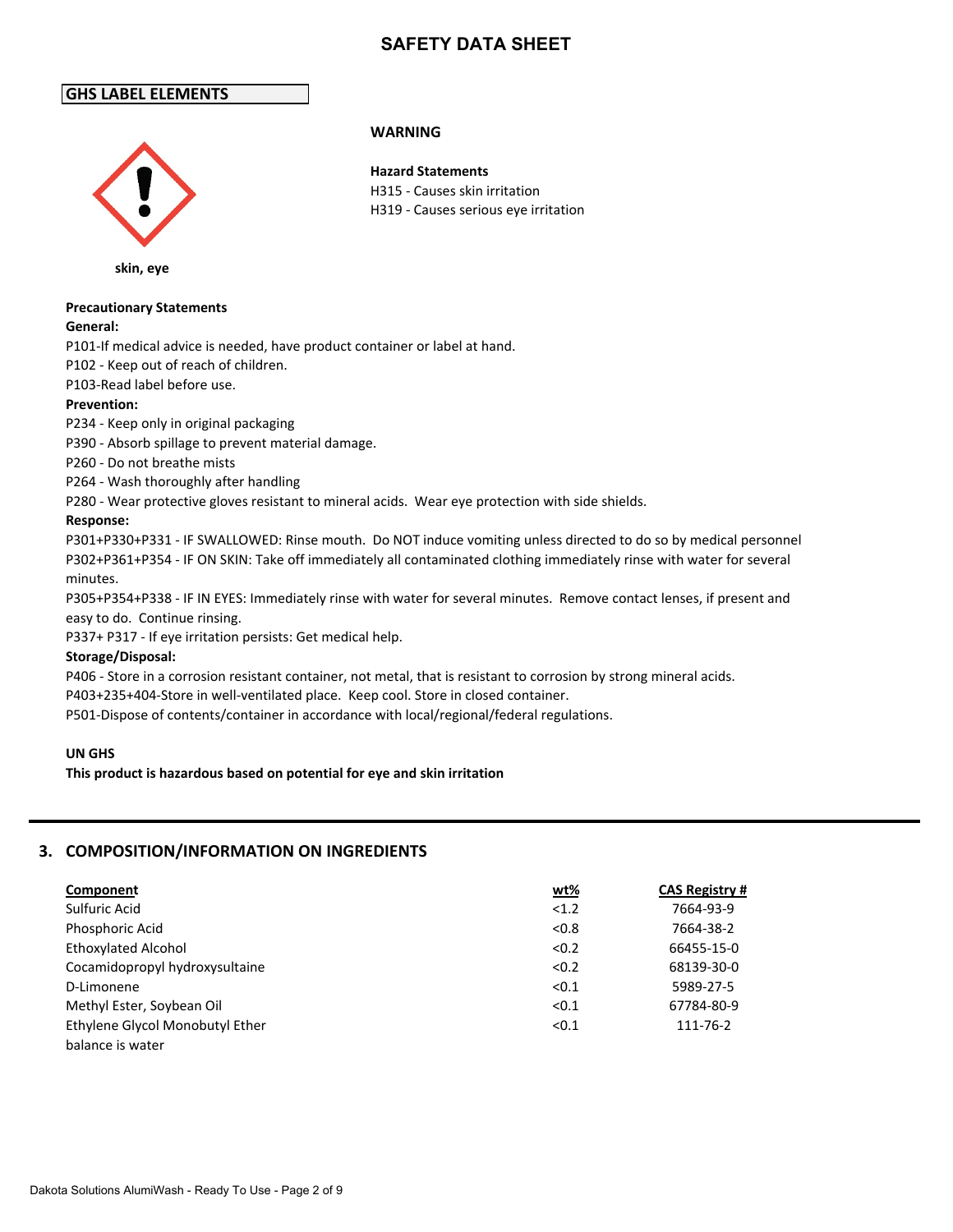### **4. FIRST AID MEASURES**

#### **INHALATION:**

Remove to fresh air and keep at rest in a comfortable position. Get medical attention if symptoms persist after moving to fresh air. Give oxygen if available, symptoms persist, and medical attention is not immediate.

#### **EYE CONTACT:**

Remove contact lens (if present). Rinse eyes immediately with plenty of clean water for at least 15 minutes. If necessary, gently hold the eyelid open during the flush. Seek medical attention following initial eye washing. Product is acidic and irreversible eye damage can occur if material is not successfully removed from the eyes.

#### **SKIN CONTACT:**

Immediately wash skin with mild soap solution to remove material from skin. Remove affected clothing and launder prior to re-use. If skin damage occurs other than redness, seek medical attention and provide this SDS to attending medical personnel.

#### **INGESTION:**

Ingestion is not a likely route of exposure based on use. If ingestion occurs, seek immediate medical attention. Do not induce vomiting or give anything but water by mouth without being directed to do so by POISON CONTROL or attending medical personne

### **5. FIRE FIGHTING MEASURES**

| <b>Flashpoint and Method:</b>    | Not Applicable |
|----------------------------------|----------------|
| <b>Flammable Limits:</b>         | Not Determined |
| <b>Autoignition Temperature:</b> | Not Determined |

#### **GENERAL HAZARD:**

Product is water based and not expected to contribute fuel to a fire. Product is acidic and can cause structural corrosion if released to the environment during a fire.

#### **FIRE FIGHTING INSTRUCTIONS:**

Suitable extinguishing media include: carbon dioxide or dry chemical or other media suitable for hydrocarbon fires. Unsuitable extinguishing media include: water spray. However, if water is used, fog nozzles are preferrable. Water may be used to cool closed containers to prevent pressure build-up and possible explosion when exposed to extreme heat.

#### **FIRE FIGHTING EQUIPMENT:**

In the event of a fire, wear full protective clothing and NIOSH-approved self-contained breathing apparatus with full facepiece operated in the pressure demand or other positive pressure mode. For small outdoor fires which may easily extinguished with a portable fire extinguisher, use of any SCBA may not be necessary.

### **FURTHER INFORMATION:**

During a fire, smoke may contain the original material in addition to combustion products which might be more irritating. Residue remaining following a fire needs to be evaluated for disposal options.

#### **HAZARDOUS COMBUSTION PRODUCTS:**

Carbon monoxide, carbon dioxide, sulfates and phosphates depending on heat of the fire.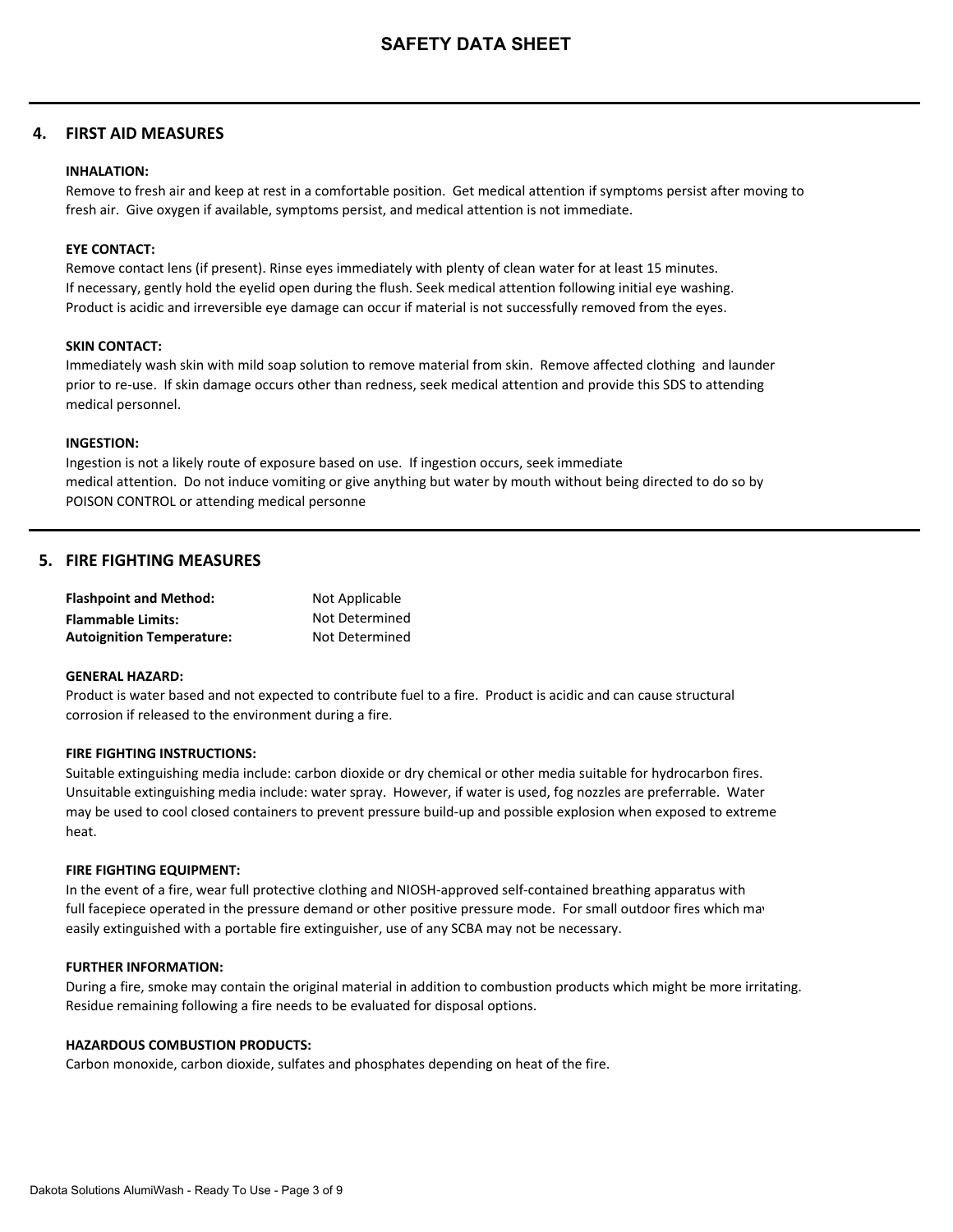### **6. ACCIDENTAL RELEASE MEASURES**

#### **LAND SPILL RESPONSE:**

Absorb small spills with inert material such as sand or earth. Containerize waste material. Dike large spills to contain the area of the spill. Use clean up procedures that minimize contamination to earth or water bodies. This product is only slightly corrosive to metals and may cause some damage to metal surfaces it comes in contact with. An outdoor spill will contribute acid to the soils that will be neutralized by basic materials like limestone, etc. Residue is expected to contain sulfates and phosphates which will impact vegetation.

#### **WATER SPILL:**

Product will immediately mix with water and contribute acidity to the water body. Small spills are expected to be neutralized by alkaline materials. Larger spills may result in death to aquatic organisms by lowering of water body pH.

#### **RECOMMENDED DISPOSAL:**

Disposal options may be dictated by other materials mixed with this material. Dispose of in accordance with local, state, and federal regulations using methods which consider recycling/reclamation. Product has an acidic pH and should be neutralized prior to sewering.

### **7. HANDLING AND STORAGE**

**STORAGE TEMPERATURE:** Ambient **STORAGE PRESSURE:** Atmospheric

#### **GENERAL:**

Store away from organics and strong oxidizers and alkaline materials. Store in original container and do not transfer to any metal containers. Storage for prolonged periods may result in degradation of container with possible leaking. Verify integrity of container if stored for extended periods beyond the manufacturer's recommendations.

### **8. EXPOSURE CONTROLS/PERSONAL PROTECTION**

#### **OSHA HAZARDOUS COMPONENTS (29 CFR 1910.1200 and other agencies)**

|                                    |                       |                      | <b>EXPOSURE LIMITS 8 hrs TWA (ppm)</b> |                  |                     |
|------------------------------------|-----------------------|----------------------|----------------------------------------|------------------|---------------------|
| Component                          | <b>OSHA PEL</b>       | <b>ACGIH TLV</b>     | <b>NIOSH REL</b>                       | <b>AIHA WEEL</b> | Other               |
| Sulfuric Acid                      | 1 mg/m <sup>3</sup>   | $0.2 \text{ mg/m}^3$ | 1 mg/m <sup>3</sup>                    |                  |                     |
| Phosphoric Acid                    | 1 mg/m <sup>3</sup>   | 1 mg/m <sup>3</sup>  | 1 mg/m <sup>3</sup>                    |                  |                     |
| D-Limonene                         | None Established      | None Established     | None Established                       |                  | 28 mg/m $3$ DFG MAK |
| Ethylene Glycol Monobutyl<br>Ether | 240 mg/m <sup>3</sup> | 97 mg/m $3$          | 24 mg/m <sup>3</sup>                   |                  |                     |

#### **ENGINEERING CONTROLS:**

Provide eyewash stations and safety showers in locations available to material users if routinely using the product. Provide hand washing facilities for routine use by personnel using the material.

#### **PERSONAL PROTECTION:**

Splash goggles and skin protection should be worn when pouring this material to avoid contact with the liquid. Hand protection is recommended when there is possible direct contact with the liquid. Glove choice should be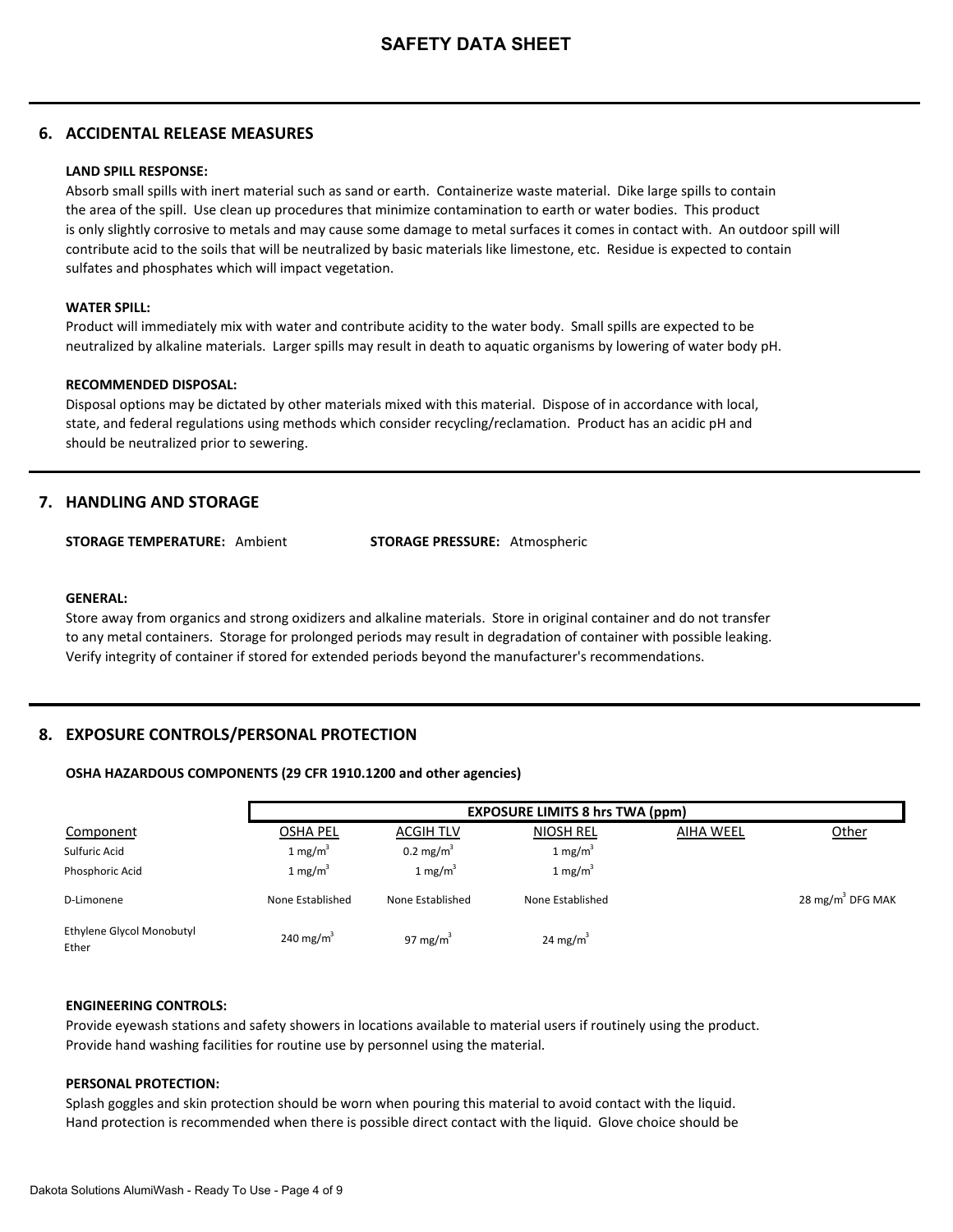appropriate for working with acidic chemicals. Nitrile is generally a good glove choice to protect against a variety of chemicals. Product has low volatility. Respiratory protection may be required if using the product as a spray or a mist in concentrated form.

#### **EXPOSURE EVALUATION:**

Exposures depend on activities being performed and the ventilation in the area. Components in the product have low volatility.

Personal exposure monitoring can be performed by the employer to determine his/her employee exposures to the product during routine use at the facility. It is beyond the responsibility of the product supplier to estimate/determine airborne exposure in a user's facility.

### **9. PHYSICAL AND CHEMICAL PROPERTIES**

| <b>Vapor Pressure:</b>      | Not Determined | <b>Vapor Density:</b>    | Heavier than air |
|-----------------------------|----------------|--------------------------|------------------|
| <b>Specific Gravity:</b>    | >1.0           | <b>Evaporation Rate:</b> | Not Determined   |
| <b>Solubility in Water:</b> | Soluble        | <b>Freezing Point:</b>   | Not Determined   |
|                             |                | Odor:                    | Citrus           |
| pH:                         | $\leq$         | Appearance:              | Green            |
| <b>Boiling Point:</b>       | Not Determined | <b>Physical State:</b>   | Liguid           |
| <b>Viscosity:</b>           | Not Determined | <b>Flammable Range:</b>  | Not Determined   |
| <b>Flash Point:</b>         | Not Applicable | <b>VOC content:</b>      | Not Determined   |
|                             |                |                          |                  |

### **10. STABILITY AND REACTIVITY**

#### **GENERAL:**

No dangerous reactions known under normal use conditions.

#### **INCOMPATIBLE MATERIALS AND CONDITIONS TO AVOID:**

Incompatible with metals, strong oxidizers, some organics and strong bases

#### **HAZARDOUS DECOMPOSITION:**

None on storage. In contact with incompatible materials, may release phosphorus and sulfur containing gases.

### **11. TOXICOLOGICAL INFORMATION**

**TOXICITY TO ANIMALS:**

| Component                   | <b>Acute Test</b> | <u>Value</u>                         | <b>Species</b> |
|-----------------------------|-------------------|--------------------------------------|----------------|
| Sulfuric Acid               | LD50 oral         | $2140$ mg/kg                         | rat            |
| Sulfuric Acid               | LC50 inhalation   | 103 mg/m <sup>3</sup> - 1 hr         | rat            |
| Phosphoric Acid             | LD50 oral         | 2600 mg/kg                           | rat            |
| Phosphoric Acid             | LC50 inhalation   | $>850 \text{ mg/m}^3 - 1 \text{ hr}$ | rat            |
| Ethylene glycol butyl ether | LD50 oral         | 880 mg/kg                            | rat            |
| Ethylene glycol butyl ether | LD50 dermal       | $1060$ mg/kg                         | rabbit         |
|                             |                   |                                      |                |

Sulfuric acid is a suspected human carcinogen in category IARC group 1. Several cohort and case-control studies of occupational exposure to sulfuric acid mists suggest a positive relationship between exposure and the risk of laryngeal or lung cancer. Based on these studies, IARC concluded that there is a sufficient evidence that occupational exposure to strong-inorganic-acid mists containing sulfuric acid is carcinogenic to humans. ECHA profile does not label it as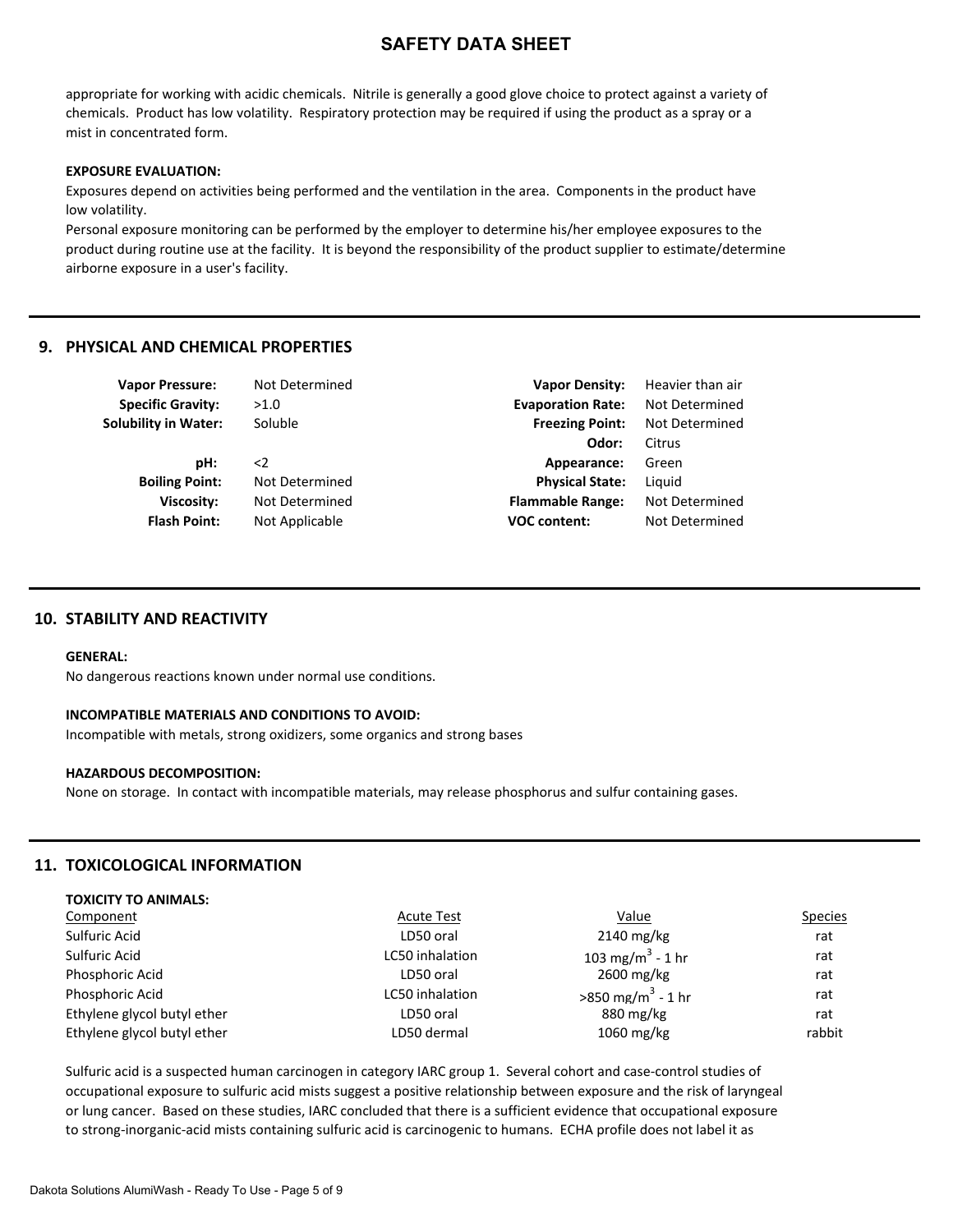carcinogenic. Exposures elicited these results were in pickling operations where personnel were chronically expose acid mist. This product is not expected to be used in a manner to produce respirable mists and sulfuric acid content is low.

Ethylene glycol monobutyl ether: Human exposure to concentrations of over 200 ppm/970 mg7<sup>3</sup> man be expected to cause narcosis, damage to the kidney and liver. Butoxyethanol is a minor component of this product and concentrations will not reach this level under use conditions.

### **ROUTES OF ENTRY:**

Normal use routes of entry include skin and eyes.

### **CHRONIC EFFECTS ON HUMANS:**

### **Eyes:**

Mineral acid content can cause irreversible damage to the eye if not immediately washed out.

### **Skin:**

Chronic skin exposure may cause contact dermatitis.

### **Ingestion:**

Not a likely route of exposure.

### **Inhalation:**

Inhalation as a mist can cause irritation and corrosion to the respiratory system.

## **12. ECOLOGICAL INFORMATION**

| <b>Species</b>      | Test Information          | Concentration        | Component                                   |
|---------------------|---------------------------|----------------------|---------------------------------------------|
| Oncorhynchus mykiss | static test LC50 - 96 hr  | $1,474 \text{ mg/l}$ | ethylene glycol monobutyl ether             |
| Daphnia             | EC50 immob - 48 hr        | 1550 mg/l            | ethylene glycol monobutyl ether             |
| Algae               | EC50 growth inhib - 72 hr | 1840 mg/l            | ethylene glycol monobutyl ether             |
| Algae               | NOEC EC50                 | $>100$ mg/l          | Phosphoric Acid                             |
| Brachydanio rerio   | LC50 - 96 hr static       | $>500$ mg/l          | Sulfuric Acid                               |
| Water flea          | EC50-24 hr                | $20 \text{ mg/l}$    | Sulfuric Acid                               |
| Algae               | EC50 - 72 hr              | $1.8 \text{ mg/l}$   | Fatty acids, C12-18, Me esters, sulfonated, |
|                     |                           |                      | sodium salts                                |
| Daphnia             | EC50 - 48 hr              | $6.25$ mg/l          | Fatty acids, C12-18, Me esters, sulfonated, |
|                     |                           |                      | sodium salts                                |
| Fish                | LC50 - 96 hr              | 4.7 mg/l             | Fatty acids, C12-18, Me esters, sulfonated, |
|                     |                           |                      | sodium salts                                |

Releasing to a water body may release phosphates which will grow algae. Acidity of the product will impact water pH if a large quantity is spilled. Readily biodegradable. The surfactant concentration is low and not expected to impact a water body inspite of high aquatic toxicity of those components.

### **PRODUCTS OF BIODEGRADATION:**

Components readily biodegrade and products of biodegradation are less toxic than the chemicals, themselves. There is less than 1% phosphoric acid in the product and this can contribute to the phosphate load in a water body if a substantial quantity is spilled into a water body.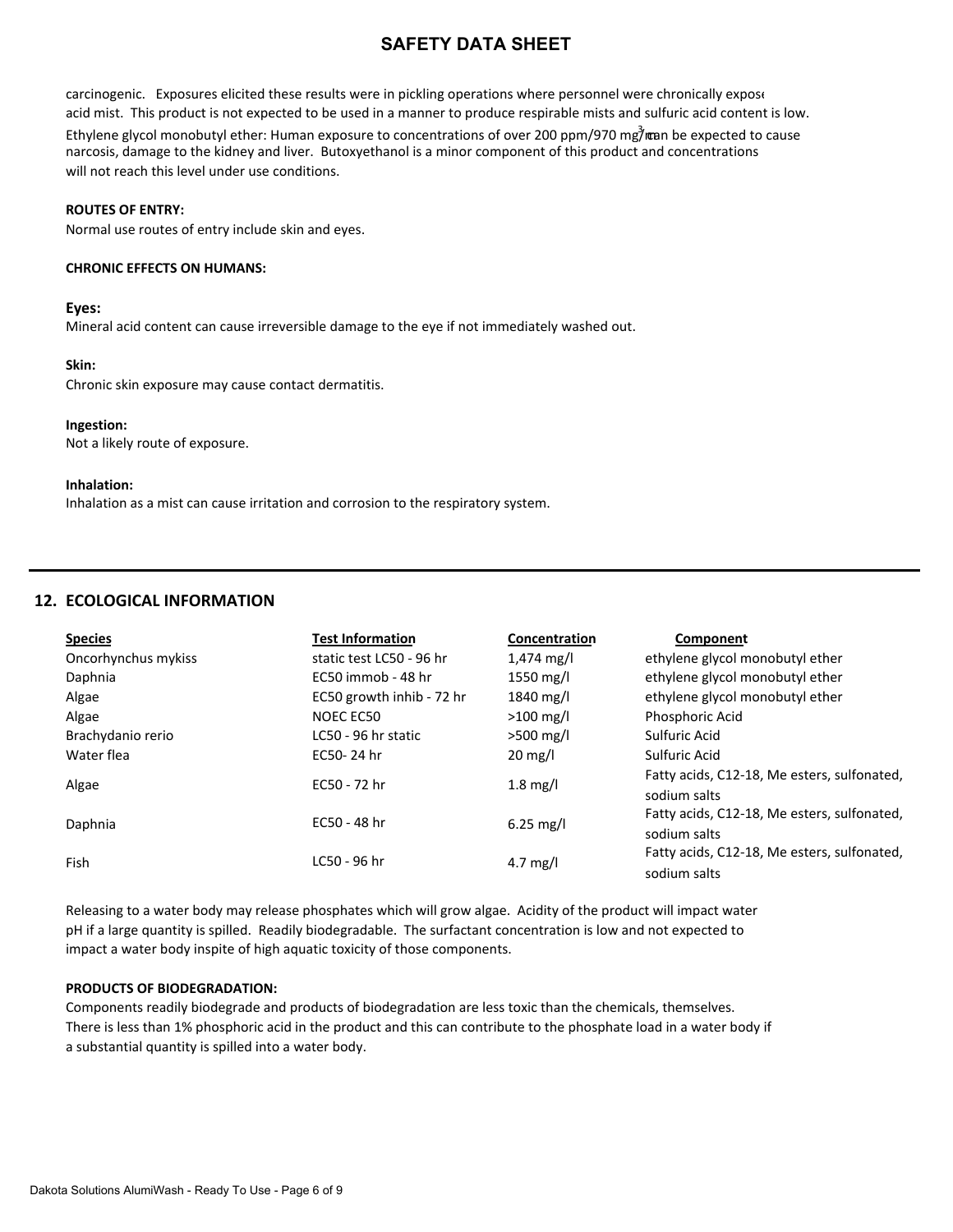### **13. DISPOSAL CONSIDERATIONS**

Dispose of any waste in compliance with local, state, and federal regulations. Determine EPA RCRA waste categorization at the time of disposal as mixing with other materials may change its categorization. Containers may contain residue that needs to be addressed at time of disposal. Recycling containers needs to address any remaining residues.

### **14. TRANSPORT INFORMATION**

The following proper shipping name, hazard class and packing group are in accordance to 49 CFR Department of Transportation (U.S. DOT) regulatory requirements from 172.101 Hazardous Materials Table

| 49 CFR Shipping Information                       | DAKOTA SOLUTIONS SILVER BRITE PLUS FOAM MX                                                                                                                                                             |
|---------------------------------------------------|--------------------------------------------------------------------------------------------------------------------------------------------------------------------------------------------------------|
| <b>Symbols</b>                                    | "G" - identifies proper shipping names for which one or more<br>technical names of the hazardous material must be entered in<br>parantheses, in association with the basic description. See 172.203(k) |
| <b>UN Number</b>                                  | ΝA                                                                                                                                                                                                     |
| <b>Proper Shipping Name</b>                       | ΝA                                                                                                                                                                                                     |
| <b>Hazard Class</b>                               | ΝA                                                                                                                                                                                                     |
| <b>Packing Group</b>                              | <b>NA</b>                                                                                                                                                                                              |
| <b>Label Codes</b>                                | <b>NA</b>                                                                                                                                                                                              |
| Special Provisions (172.102)                      | ΝA                                                                                                                                                                                                     |
| <b>Packaging - Exceptions</b>                     | ΝA                                                                                                                                                                                                     |
| <b>Packaging - Nonbulk</b>                        | <b>NA</b>                                                                                                                                                                                              |
| Packaging - bulk                                  | ΝA                                                                                                                                                                                                     |
| Quantity Limitations - Passenger aircraft/rail    | ΝA                                                                                                                                                                                                     |
| <b>Quantity Limitations - Cargo aircraft only</b> | <b>NA</b>                                                                                                                                                                                              |
| <b>Vessel stowage - Location</b>                  | <b>NA</b>                                                                                                                                                                                              |
| <b>Vessel stowage - Other</b>                     | <b>NA</b>                                                                                                                                                                                              |

### **INTERNATIONAL AIR TRADE ASSOCIATION (IATA)**

| <b>IATA 58th Edition Information</b>                       | DAKOTA SOLUTIONS SILVER BRITE PLUS FOAM MX |
|------------------------------------------------------------|--------------------------------------------|
| <b>UN Number</b>                                           | <b>NA</b>                                  |
| <b>Proper Shipping Name Description</b>                    | <b>NA</b>                                  |
| <b>Class or Division</b>                                   | ΝA                                         |
| Hazard Label(s)                                            | <b>NA</b>                                  |
| <b>Packing Group</b>                                       | ΝA                                         |
| <b>EQ - 2.6 Dangerous Goods in Excepted Quantities</b>     | <b>NA</b>                                  |
| Passenger Aircraft - Limited Quantity Packing Instructions | ΝA                                         |
| Passenger Aircraft - Limited Quantity Max net Qty/Pkg      | <b>NA</b>                                  |
| <b>Passenger Aircraft - Packing Instructions</b>           | ΝA                                         |
| Passenger Aircraft - Quantity Max Net Qty/Pkging           | <b>NA</b>                                  |
| <b>Cargo Aircraft only - Packing Instructions</b>          | ΝA                                         |
| Cargo Aircraft only - Max Net Qty/Pkging                   | ΝA                                         |
| <b>Special Provisions 4.4</b>                              | ΝA                                         |
| <b>ERG Code</b>                                            | ΝA                                         |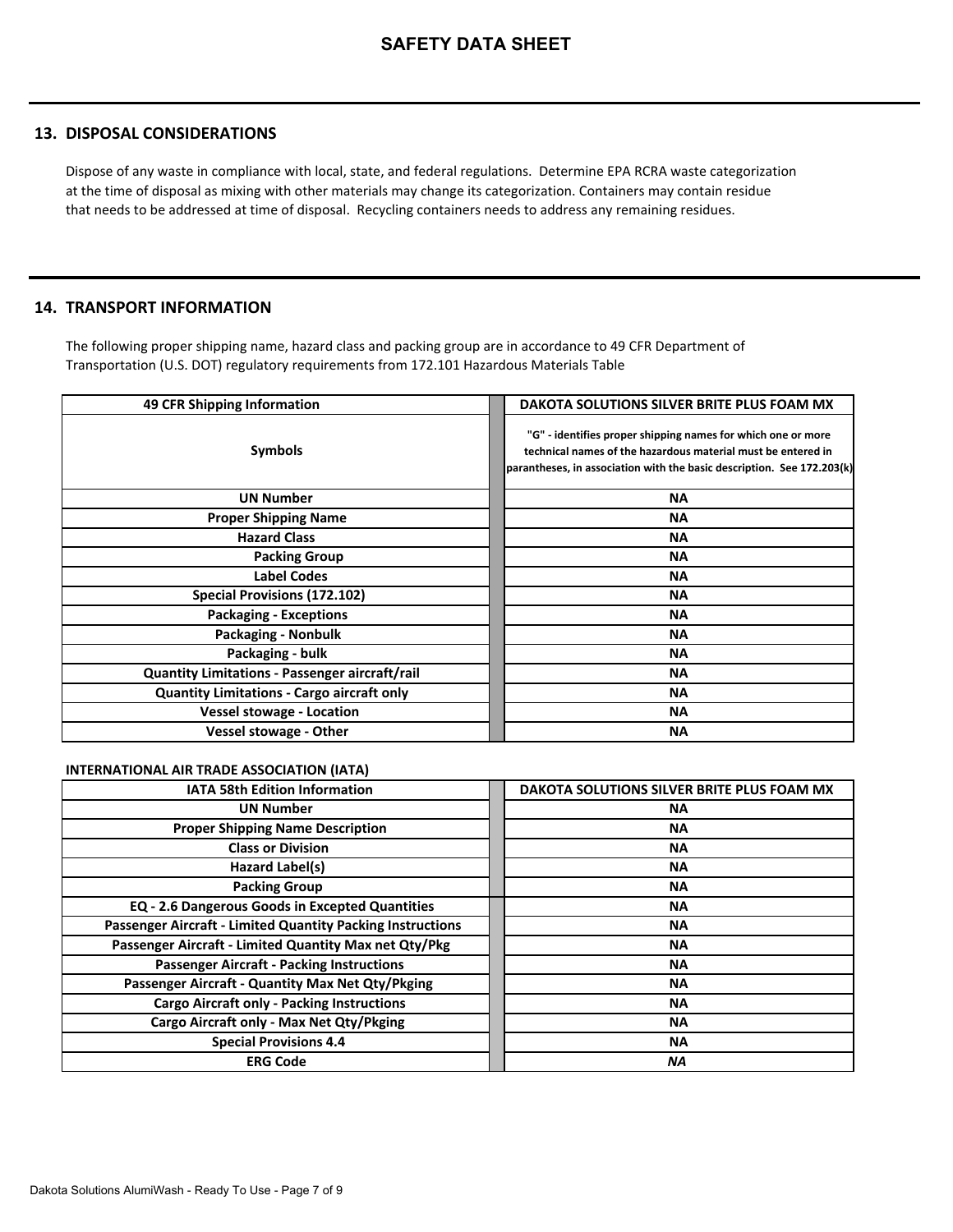| <b>IMDG 2016 EDITION</b>                               | DAKOTA SOLUTIONS SILVER BRITE PLUS FOAM MX |
|--------------------------------------------------------|--------------------------------------------|
| <b>UN Number</b>                                       | ΝA                                         |
| <b>Proper Shipping Name Description</b>                | <b>NA</b>                                  |
| <b>Class or Division</b>                               | ΝA                                         |
| <b>Subsidiary Risks</b>                                | <b>NA</b>                                  |
| <b>Packing Group</b>                                   | ΝA                                         |
| <b>Special Provisions</b>                              | <b>NA</b>                                  |
| <b>Limited Quantities</b>                              | <b>NA</b>                                  |
| <b>Excepted Quantities</b>                             | <b>NA</b>                                  |
| <b>Packing Instructions</b>                            | ΝA                                         |
| <b>Packing Provisions</b>                              | <b>NA</b>                                  |
| <b>IBC Instructions 4.1.4</b>                          | <b>NA</b>                                  |
| <b>IBC Provisions 4.1.4</b>                            | <b>NA</b>                                  |
| Portable tanks and bulk containers - tank instructions | <b>NA</b>                                  |
| Portable tanks and bulk containers - provisions        | <b>NA</b>                                  |
| <b>EmS</b>                                             | <b>NA</b>                                  |
| <b>Stowage and Handling</b>                            | <b>NA</b>                                  |
| <b>Segregation</b>                                     | <b>NA</b>                                  |
| <b>Properties and observations</b>                     | ΝA                                         |

#### **INTERNATIONAL MARITIME DANGEROUS GOODS CODE (IMDG CODE)**

### **15. REGULATORY INFORMATION**

#### **Chemical Inventory Status**

Ingredients listed on: TSCA, DSL, Japan, and EC inventories.

|  | <b>SARA Section 302 - Emergency Planning Notification -</b> |  |
|--|-------------------------------------------------------------|--|
|--|-------------------------------------------------------------|--|

**SARA Section 304 - Emergency Release Notification -** 

**SARA 311/312 - Hazard categories for SARA Section 311/312 Reporting -** Sulfuric Acid

**CERCLA - Hazardous Substance -** Sulfuric Acid, Phosphoric Acid **RCRA Hazardous Waste Classification -** None; testing identified it as not corrosive to metals

#### **California Proposition 65:**

Strong inorganic acid mists containing sulfuric acid are listed as causing cancer on the CA Proposition 65 list. This product under normal use is not expected to meet the definition of a strong acid mist and does not fulfill this criteria.

### **16. OTHER INFORMATION**

### **UNITED STATES NATIONAL FIRE PROTECTION ASSOCIATION (U.S. NFPA)**

NFPA 704 "fire diamond" is used by emergency personnel to quickly identify the risks posed by the material during response to a fire or a spill or other unusual event.



#### **NFPA rating explanation as applied to SILVER BRITE PLUS FOAM MX**

**FLAMMABILITY 0 -** Materials that will not burn under typical fire conditions, including intrinsically noncombustible materials such as concrete, stone, and sand. Materials that will not burn in air when exposed to a temperature of 820 C/1500 F for a period of 5 minutes.

**HEALTH 1 -** Exposure would cause irritation with only minor residual injury **REACTIVITY 0** - Normally stable, even under fire exposure conditions, and is